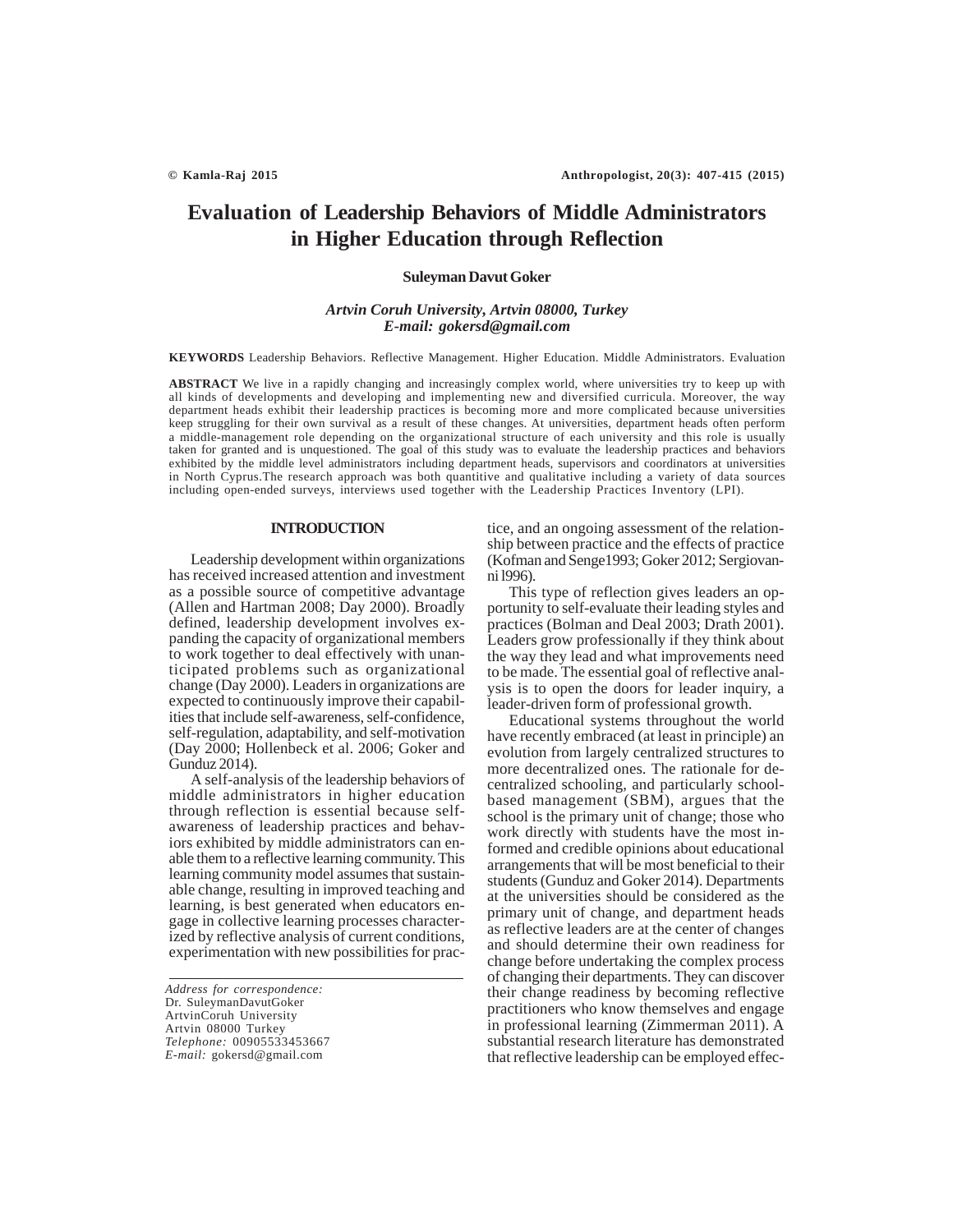tively to improve student and teacher performance (Goker 2005, 2006a, 2012; Brown 1990; Ceperley 1991; Conley and Bacharach 1990).

The leadership practices required of middle administrators, namely department heads, have become more complicatedas universities struggle for their own survival as a result of change (Goker 2015; Tucker 1984). Dramatic increases or decreases in student enrollment at some departments have stimulated concerns for accountability at all levels.

Among the major roles department heads, as middle managers, perform are those which include academic, administrative and leadership responsibilities. Student involvement, teaching, advising, development of curriculum, and encouraging research are a part of their academic duties. Administrative duties include administering the budget, maintaining records, managing support staff and maintaining a linkage with central administration. Leadership roles include reflective tasks as supporting, developing, motivating and evaluating faculty members. McLaughlin (1975) found that the department chairs are most comfortable in the academic role, prefer the administrative role least and obtain the greatest level of satisfaction from the leadership role. McCarthy (1986) and Tucker (1984) discovered that the department chair leadership role is a critical element to the success of academic departments and the basic mission of higher education.

Similar findings were also confirmed by Mc-Carthy (1986) that:

- (1) Chairpersons are generally drawn from faculty ranks and assume their position having little or no administrative experience;
- (2) Few opportunities for orientation and training are available to them;
- (3) Department chairpersons hold a "key" administrative and leadership role as firstline managers that directly affect the success and growth of the department;
- (4) Department chairpersons need, want, and deserve pre-service and in-service development in specific areas.

On the other hand, Cunningham (1985) reported that reliance on emergent leadership is not any more enough and suggested that more highly organized and deliberate attempts to develop leadership are needed.

# **Reflective Process**

In the field of higher education, administrators have recently been employing the reflective practice process to develop their leadership abilities. As Edmondson et al. (2001) stated the role of reflective practice has been underlined in the research of professional organizations. The concept of reflective practice was proposed by Schön (1983). This concept was initially applied in the field of teacher education and is increasingly being applied across the other professions (Moon 2004). Raelin (2002) defined reflective practice as the practice of periodically stepping back to consider the meaning of what recently transpired to others and to oneself in our immediate environment. Reflective practice, however, includes not only ex-postfacto reflection, in which one leans back and thinks about the day or the situation at hand, but also in-the-moment reflection, that is, reflection within the immediacy of practice (Yanow 2009). Schön (1983: 241) called the second type, reflection-in-action, which 'consists in on the spot surfacing, criticizing, restructuring, and testing of intuitive understandings of experienced phenomena; often it takes the form of a reflective conversation with the situation'. The reflective practitioner explores other ways of seeing and adopts an attitude of inquiry rather than determining answers based solely on positional authority (Yanow and Tsoukas 2009).

Osterman (1990) emphasizes that reflective practice is a critical assessment of one's own behavior as a means to develop one's own craftsmanship. During the reflective process, self-evaluation is the basic requirement for reflective practice, leadership effectiveness and continued professional growth. Through the use of the selfevaluation and reflections from department heads in this study, middle administrators at the universities can evaluate their leadership practices or behaviors and reflect on opportunities for application. According to Kouzes and Posner (1988a), once given the opportunity for development and feedback, leaders can improve their leadership abilities. Results of this research can be used to identify existing and needed leadership practices and behaviors of middle administrators at the universities.

# **Goal and Objectives**

The primary goal of this study was to evaluate the leadership practices and bahaviors ex-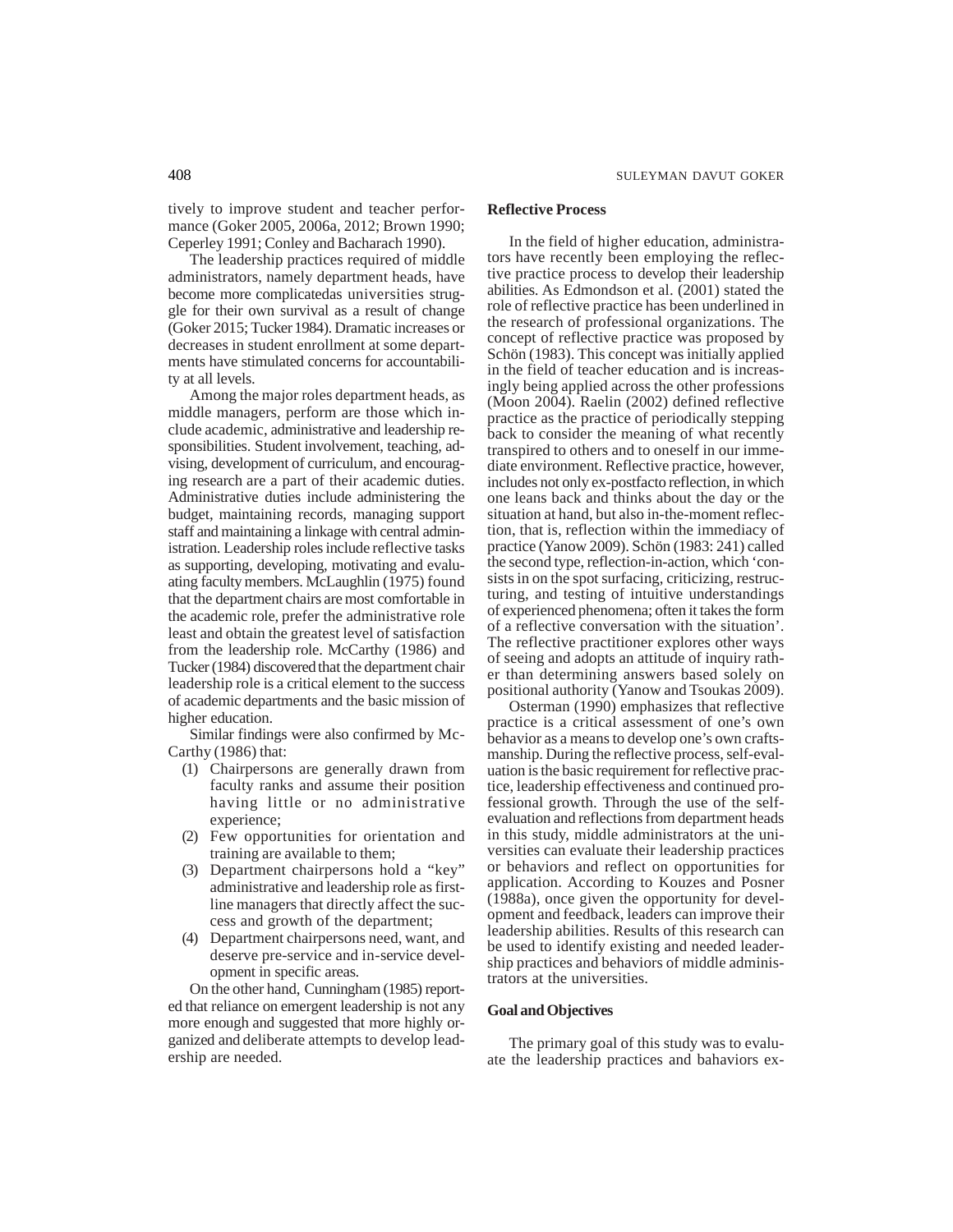hibited by the middle level administrators including department heads, supervisors and coordinators in the academic departments at universities in North Cyprus through self-analysis to enable a reflective learning community. The following research objectives guided the study:

- (1) To identify leadership practices and behaviors used by middle level administrators (department heads) at universities in North Cyprus.
- (2) To identify demographic characteristics of department heads.
- (3) To identify and compare the utilization of five leadership practices in terms of selected demographic characteristics of department heads.

# **Sample and Procedures**

The population of the study consisted of all middle level administrators (department heads) in higher education in North Cyprus including department heads, supervisors and coordinators in the academic departments. The population was selected based on the criteria that each department head must have had at least one faculty member (senior lecturer, assistant professor, associate professor, or full professor). At the time of this study, the academic year of 2012-2013, there were five Cypriot universities in North Cyprus, two of which were foundation or state funded universities and the other three were private ones. 1 private and 1 foundation university were selected as samples. As a result of the criterion set for this study, 60 department chairs from both social and science departments were eligible for participation.

#### **Instruments and Data Collection**

A variety of data sources including surveys, interviews and anecdotal evidence were used to determine the perceptions of the participants. As the main instrument of the study, The Leadership Practices Inventory (LPI), developed by Kouzes and Posner (1988b) was used to identify leadership practices and behaviors exhibited by department heads in this study. Research study conducted by Kouzes and Posner (1988a) showed that when leaders perform at their best they used the following leadership practices: (1) challenge the process, (2) inspire a shared vision, (3) enable others to act, (4) model the way, and (5) encourage the heart. Face validity of the instrument for this study was determined through

an extensive review of the literature regarding leadership practices and behaviors of effective department chairpersons (Mitchell 1987; Seagren 1986; Knight and Holen 1985; Glueck and Thorp 1974).

Department heads were asked to respond to the questions in reference to their own leadership behaviors and they responded to 30 leadership behavior statements,which were grouped to determine a mean score for each of the five leadership practices. A five-point Likert scale was used to respond to each leadership behavior statement: "1"meant the leader "rarely or never" did this; "2" meant the leader did this "once in a while"; "3" meant the leader "sometimes" did this; "4" meant the leader did this "fairly often"; and a response of "5" indicated the leader did this "very frequently or always".

After this process, demographic questions were asked to identify specific characteristics of each department head and their impact on the use of selected leadership practices. Among the demographic questions were responsibilities for each department head, number of years served as department head, formal leadership trainingreceived (if any), age, job description, and the existence of an orientation program.

The researcher used interviews, open-ended surveys, and anecdotal data (for example, field notes from observation forms, orientation meetings and informal discussions) along with the main instrument (LPI).

Department heads were first contacted by phone and asked for their consensus to participate in the study. 54 of them volunteered and survey instruments were mailed to 54 department heads along with a cover letter explaining thepurpose, methods, confidentiality and the process to participate in the study. After two weeks, follow up contacts by phone and letter were initiated to encourage participation.Two department heads did not participate in the study and one of them could not be reached following several telephone calls and follow up letters. At the end of data collection period, 51 department heads (85%) provided usable returns. 10 of them were also interviewed and asked to share any anecdotal evidence for the sake of confirming the validity of the data.

# **Data Analysis**

For each demographic question, leadership practice and leadership behavior, means, frequencies and standard deviations were computed, and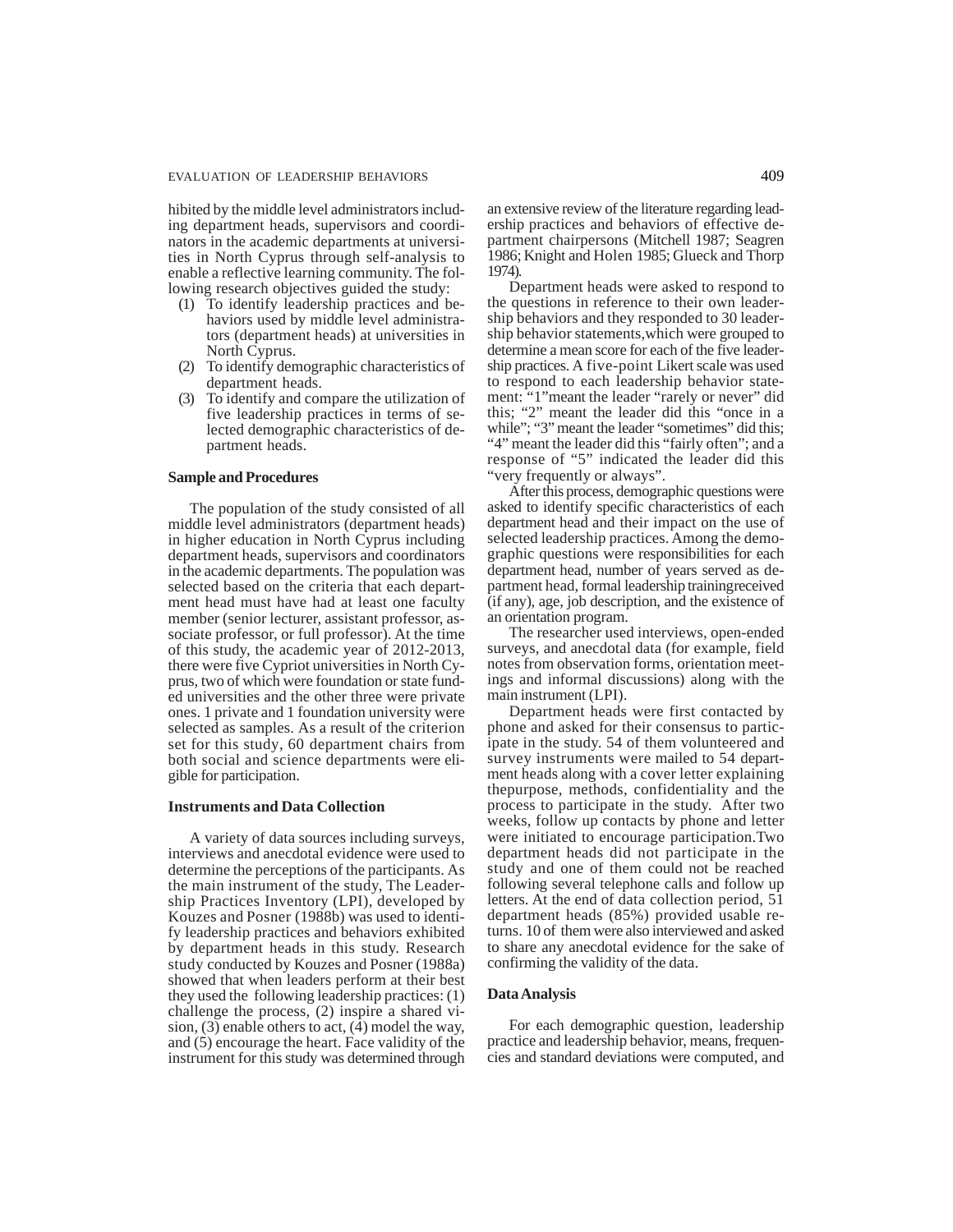data was analyzed using the SPSS Statistical Package for the Social Sciences. Because data was taken from the total population of department heads, theoretically, there was no need to use inferential statistics in the data analysis.Yet, in specific cases, statistics were used to provide the researcher with a tool to discuss the differences among the population, which can be used to make references to future populations. Best (1989) focused on the importance of generalizing to populations in other times.The statistical procedures thus provided a method to further analyze the data for further information. An alpha level of .05 was set to identify significant differences.Results from participants and late participants were compared; no significant differences were found.

# **RESULTS**

In order to determine the reliability of the LPI instrument, a Cronbach alpha reliability program was used. As shown in Table 1, the reliabilities for each of the five leadership practices were found to be consistent with reliability scores reported as a result of extensive testing and retesting of the instrument by the authors.

For each of the five leadership practices evaluated in this study, means and standard deviations are shown in Table 2. As can be seen, all five leadership practices had means between 3.5 and 4.5, which showed that department heads employed leadership practices "fairly often" in their leadership positions. The leadership practice "enabling others to act" received the highest mean score (4.33), while the leadership practice "inspiring a shared vision" had the lowest mean score (3.69). The standard deviations reported for each of the leadership practices indicated a range of variation among the respondents.

**Table 2: Mean score for each leadership practice reported by department heads**

| Leadership practice       | Mean | Department<br>heads SD |  |
|---------------------------|------|------------------------|--|
| Challenging the process   | 3.73 | .43                    |  |
| Inspiring a shared vision | 3.69 | .62                    |  |
| Enabling others to act    | 4.33 | .41                    |  |
| Modeling the way          | 3.82 | .51                    |  |
| Encouraging the heart     | 3.85 | .66                    |  |

Table 3 shows means and standard deviations for each leadership behavior. It is important to remember that the leadership behaviors listed are abbreviated versions of the actual leadership behavior statements used in the LPI instrument (Kouzes and Posner 1988b). The leadership behaviors with the highest mean scores were, "treat others with respect" and "allow others to make decisions".The lowest mean scores were reported on the leadership behaviors "lets others know beliefs/values" and "enlists a common vision". The leadership behaviors determined as used most often included "treats others with respect", "allows others to make decisions", "practices what is espoused", "involves others in planning","stays up-to-date", "gets others to own project", "creates atmosphere of trust", "develops cooperative relationships", "recognizes others' contributions", "gives praise for a job well done", "communicates positive outlook" and "clear on leadership philosophy".

According to the demographic data, fifty-five percent of the department heads surveyed had six or less years of experience. Seventy-five percent of the department heads surveyed had less than ten years of experience (Table 4). Analysis of variance (ANOVA) was used to determine significant differences between leadership practices utilized when compared by years of experience as department heads; no significant differences were found. Within the same context, for the variable

**Table 1: Reliability coefficients for scales measuring leadership practices of department heads**

| Scale                     | Reliability alpha Reliability alpha<br>Kouzes and Posner | <i>this study</i> |  |
|---------------------------|----------------------------------------------------------|-------------------|--|
| Encouraging the heart     | .90                                                      | .88               |  |
| Inspiring a shared vision | .86                                                      | .85               |  |
| Enabling others to act    | .88                                                      | .84               |  |
| Modeling the way          | .82                                                      | .78               |  |
| Challenging the process   | .80                                                      | .77               |  |

'InternalreliabilitiesreportedbyKouzesandPosner(N=1567)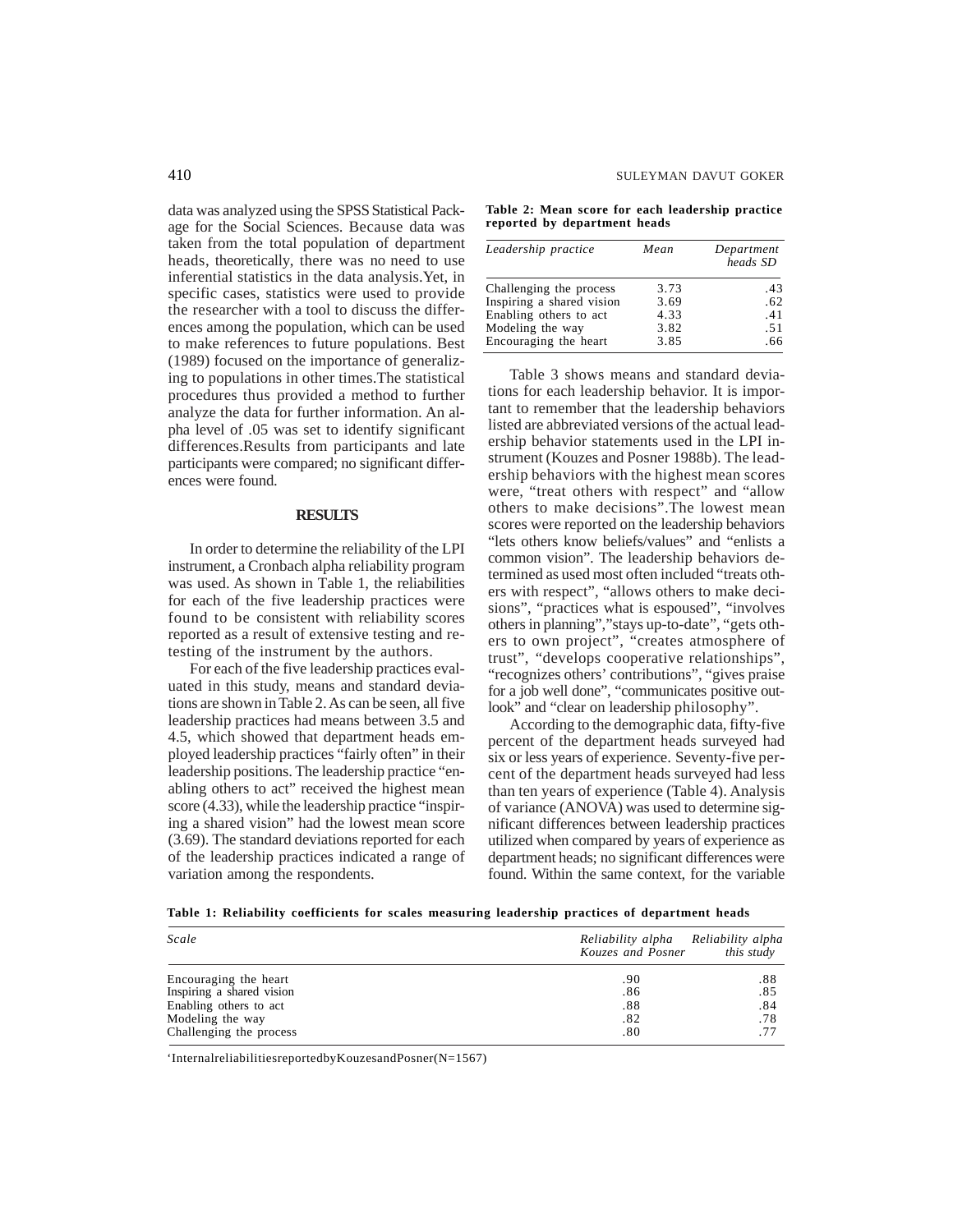# EVALUATION OF LEADERSHIP BEHAVIORS 411

|  |  | Table 3: Mean score for each leadership behavior reported by department heads |
|--|--|-------------------------------------------------------------------------------|
|--|--|-------------------------------------------------------------------------------|

| Leadership behaviors      |                                      | Mean | SD  |
|---------------------------|--------------------------------------|------|-----|
| Challenging the Process   |                                      |      |     |
| $\mathbf{I}$              | Seeks challenges                     | 3.73 | .85 |
| 6                         | Stays up-to-date                     | 4.32 | .69 |
| 11                        | Challenges the status quo            | 3.47 | .68 |
| 16                        | Looks for ways to innovate           | 3.85 | .73 |
| 21                        | Asks "What can we learn?"            | 3.47 | .79 |
| 26                        | Experiments and takes risks          | 3.45 | .88 |
| Inspiring a Shared Vision |                                      |      |     |
| 2                         | Describes future we can create       | 3.69 | .91 |
| 7                         | Shares future dreams                 | 3.48 | .98 |
| 12                        | Communicates positive Outlook        | 4.22 | .68 |
| 17                        | Enlists a common vision              | 3.33 | .96 |
| 22                        | Forecasts the future                 | 3.89 | .73 |
| 27                        | Contagiously excited about future    | 3.49 | .81 |
| Enabling Others to Act    |                                      |      |     |
| 3                         | Involves other in planning           | 4.33 | .69 |
| 8                         | Treats others with respect           | 4.61 | .53 |
| 13                        | Allows others to make decisions      | 4.32 | .56 |
| 18                        | Develops cooperative relationships   | 4.18 | .73 |
| 23                        | Creates atmosphere of trust          | 4.33 | .65 |
| 28                        | Get others to own projects           | 4.25 | .49 |
| Modelling the Way         |                                      |      |     |
| 4                         | Clear on leadership phislosophy      | 3.82 | .66 |
| 9                         | Breaks projects into chunks          | 3.65 | .78 |
| 14                        | Assures values are adhered to        | 3.45 | .92 |
| 19                        | Lets others know beliefs/values      | 3.13 | .96 |
| 24                        | Practices what is expoused           | 4.29 | .76 |
| 29                        | Sets clear goals and milestones      | 3.63 | .78 |
| Encouraging the Heart     |                                      |      |     |
| 5                         | Celebrates milestones                | 3.85 | .93 |
| 10                        | Recognizes others' contributions     | 4.03 | .84 |
| 15                        | Gives praise for job well done       | 4.11 | .75 |
| 20                        | Finds ways                           | 3.94 | .89 |
| 25                        | Gives appreciation/support celebrate | 3.53 | .92 |
| 30                        | Tells others about group's work      | 3.65 | .77 |
|                           |                                      |      |     |

a Abbreviatied version of actual leadership behavior statement provided in the LPI self evaluation instrument (Kouzes and Posner 1988b). Numbers represent items as they appeared on the instrument.

age, six department heads were 30 to 40 years of age, 22 of them were 41 to 50 years old, 18 were 51 to 60 years, and five of them were 61 years of age. Results of a t-test indicated no significant differences between the leadership practices utilized by department heads when grouped by age (above and below 50 years of age).

Apart from these, department heads indicated a broad range of job responsibilities beyond

**Table 4: Years served as a department executive officer**

| Number of years served | Number Percent |       |
|------------------------|----------------|-------|
| Less than 6 years      | 28             | 55    |
| 6 to 10 years          | 10             | 20    |
| 11 to 15 years         | -5             | 10    |
| 16 years and over      |                | 1.5   |
| Total                  | -51            | 100.0 |

Mean= 7.89

a seventy-six to hundred percent administrative appointment, however, seven did not have a specific percentage of their job allocated to administrative duties. Table 5 shows that the average distribution for department heads in higher education was forty percent of their job responsibility in teaching, eight percent research, seven percent service, four percent extension, thirty-seven percent administration and nearly three percent to other responsibilities (Table 5).

In the same way, no significant differences between the percent of teaching responsibilities of department heads and their utilization of four of five leadership practices were found. However, department heads with job responsibilities consisting of greater than twenty-five percent teaching responsibility had a significantly lower level of utilization of the leadership practice "inspiring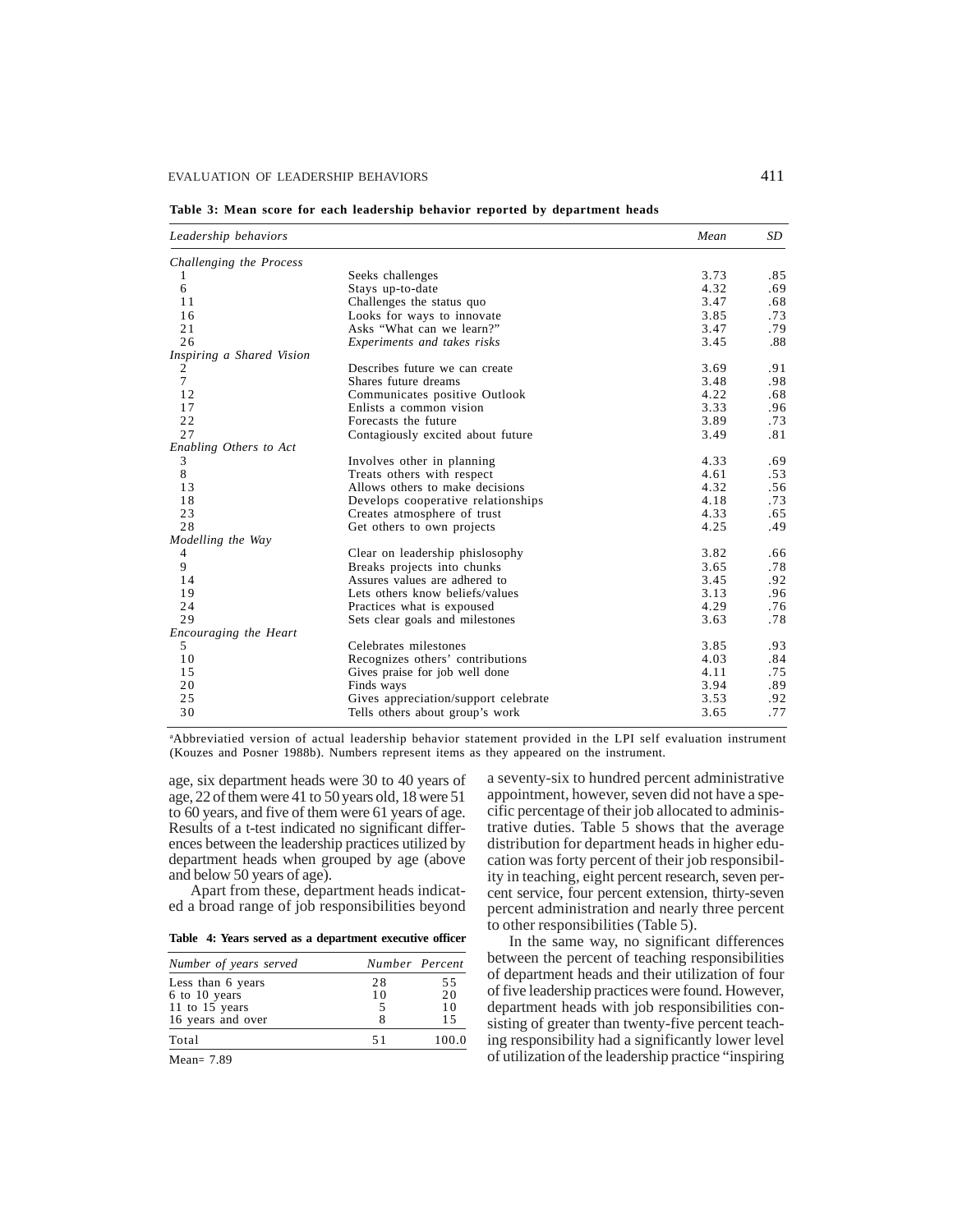| Total percentage | Teaching | Research | Service | Extension | Admits | Other |
|------------------|----------|----------|---------|-----------|--------|-------|
| 76-100           | 4        |          |         |           |        |       |
| $51 - 75$        |          |          |         | O         |        |       |
| $26 - 50$        | 18       |          |         |           | 16     |       |
| $1 - 25$         | 14       | 23       | 20      | ΙI        | 13     |       |
| $\overline{0}$   | 6        | 26       | 29      | 38        | 10     | 43    |
| Total            | 51       | 51       | 51      | 51        | 51     | 51    |
| Average          | 40.1%    | 8.4%     | 7.1%    | 4.4%      | 37.5%  | 2.6%  |

**Table 5: Job responsibilities assumed by department heads**

administration. Only five department heads held a shared vision" than those who had twenty five percent or less teaching responsibility.

As illustrated by the requirements for selection to the study, department heads are school leaders and must have served as successful faculty members, so the faculty members noted their professional behaviors. In the open-ended survey responses, the department heads indicated overwhelmingly that they were ''more professional'' and had ''higher expectations'' than their faculty members. One department head explained the difference: "I believe that the support I received from my faculty members was excellent. They were very open in discussing academic problems. They were professional and supportive as well." On the open-ended question survey, the department heads overwhelmingly recognized professionalism and professional leadership as a quality of their faculty members. Regarding shared vision and goals, a department head explained: "Faculty members were helpful on coming to see me any time I asked for". One department head interviewed explained this: "I felt that their input on teaching style and methodology was positive."

When leadership practices utilized are compared with the percent of job responsibility allocated to administration, results of at-test showed significant differences. Department heads who have more than twenty-five percent of their job responsibility dedicated to administration had significantly higher mean scores on the leadership practices "inspiring a shared vision"and "encouraging the heart"than those withless than twenty-five percent of their job responsibilities allocated to administration.

It is also understood from the data that forty percent of the department heads indicated they had not received any formal leadership training during their administrative post. Thirty-five percent of the department heads had completed a faculty course in leadership and forty-seven percent had attended advanced leadership workshops. In an analysis of leadership practices utilized by department heads and leadership coursework completed, department heads who had completed a course in leadership had a significantly higher level of utilization of the leadership practice "enabling others to act" when compared to responses from those who had not completed a course. It was determined that those who had completed a leadership course had a significantly higher level of utilization of the leadership practice "encouraging the heart" than those who had not completed a course.

# **DISCUSSION**

According to data gained for the mean score identified for each of the five leadership practices evaluated in this study, it is clearly seen that department heads at the universities use the leadership practices "fairly often" in departmental leadership. Yet one leadership practice "enabling others to act" had a mean approaching the "very frequently" range of utilization. This result correlates with the research conducted by Kouzes and Posner (1988a) in that trust in the leaders is of paramount importance if other people are going to follow that person overtime. In other words, trust is developed through consistency in behavior. On the other hand, standard deviations suggested a lack of consistency regarding the utilization of specific leadership practices in departmental leadership, which implies that department heads in higher education should seek additional feedback from their peers and subordinates about their utilization of certain leadership practices in their departmental and professional positions.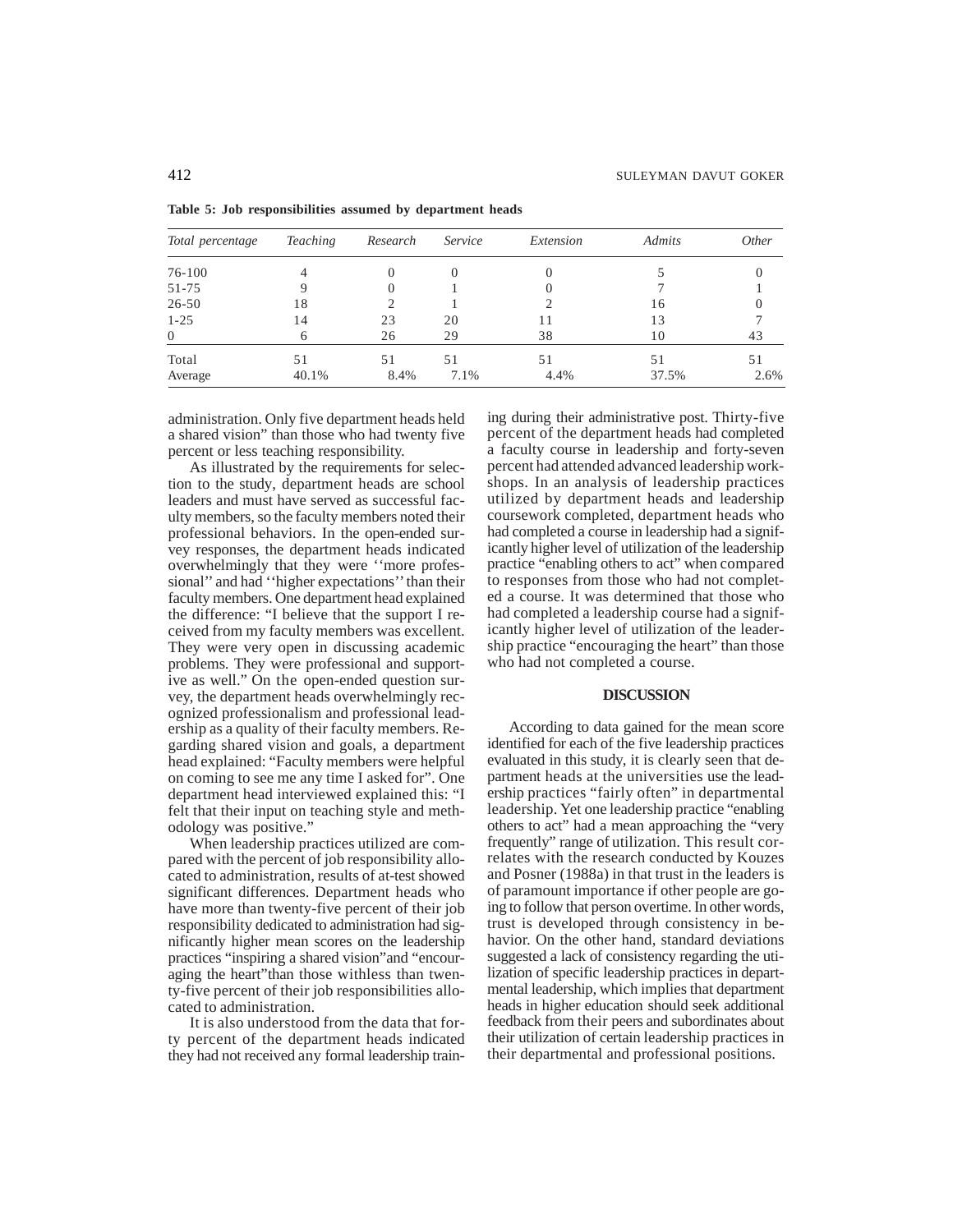#### EVALUATION OF LEADERSHIP BEHAVIORS 413

Within this context, reflective practice or leadership can be used an effective tool to give and get feedback. Reflection is concerned with the process or means by which people make sense and reconstruct the meaning of what has been planned, observed, or achieved in practice. So, it is essential to learning to convert tacit experience into explicit knowledge, leading to an understanding of experiences that may have been overlooked in practice, allowing us to critique our taken for granted assumptions, and encouraging us to be receptive to alternative ways of reasoning and behaving (Bolman and Deal 2003; Cunliffe 2009; DeFillippi 2001; Gray 2007; Goker 2015; Ramsey 2011; Xing and Sims 2012; Yip and Raelin 2011).

Department heads should seek out additional feedback and information about benefits and methods of developing specific leadership behaviors. Leaders play important roles in the promotion of collective reflection in the workplace. Cunliffe (2009) examined leadership in terms of the philosophical themes of relationalism, ethics, and reflexivity. She proposed the idea of a 'philosopher leader', who encourages organizational members to think more critically and reflexively about themselves, their actions, and the situations they find themselves in. This is one leadership style that also facilitates workplace learning (Gunduz and Goker 2014; Eshraghi et al. 2011).

Results of this study showed no significant difference in leadership practices used when department heads were grouped by age and years of department head experience. Based on these results, current department heads at the universities are promising and couldeasily be the leaders of the profession for the next decades and could benefit from specific training to develop or enhance leadership skills in specific areas.

Department heads who completed leadership training indicated higher levels of utilization of certain leadership practices when compared to responses from those who had not completed training. Information about leadership practices of successful leaders is more available now than it was ten years ago (Kouzes and Posner1988a). Department heads should seek out information and opportunities to improve their leadership abilities. Kouzes and Posner (1988a) concluded that effective leaders are constantly looking for ways to improve themselves and their departments.

Another striking result in this study is that the majority of department heads did not have specific leadership and administrative duties identified in their job descriptions. Martin (1986), York (1984) and Morgan (1984) determined alackof congruity between the perceptions of the deans and department executive officers in regard to multiple roles, which results in high stress levels and role ambiguity. According to Martin, role ambiguity is problematic to effective leadership because the goals of the person leading are at odds with the expectations and perceptions of those being managed. Department heads, deans and faculty member should cooperatively evaluate basic leadership and administrative responsibilities in the job description of department heads.

Eighty-three percent of the department heads indicated that they did not receive a quality orientation program regarding the roles and responsibilities of their new position.This finding correlates with that of research conducted by Brann and Emmet (1972) that most of the department executive officers are provided policy manuals and given instructions to call if they have any questions. Department staff and existing administrators should preparea quality orientation program for new head of departments to improve initial working relationships and reduce some of the ambiguity encountered in the early stages of a new position.

Regarding the ambiguity in the job description, a department head explained: "Faculty members were highly motivated and they knew what to do". One department head interviewed explained this: "I felt that there was no need for a department head because my staff were workaholic and highly motivated and their contribution to my position was positive." The findings obtained are also consistent with the results of the studies, which have determined the relationship between workaholism and motivation for work (Nijhuis et al. 2012; Stoeber et al. 2013), workaholism and work engagement (Gorgievski et al. 2014).

#### **CONCLUSION**

Results gained from this study clearly reveal that department heads at the universities use the leadership practices "fairly often" in departmental leadership. Overall data about leadership behaviors provided insight on which department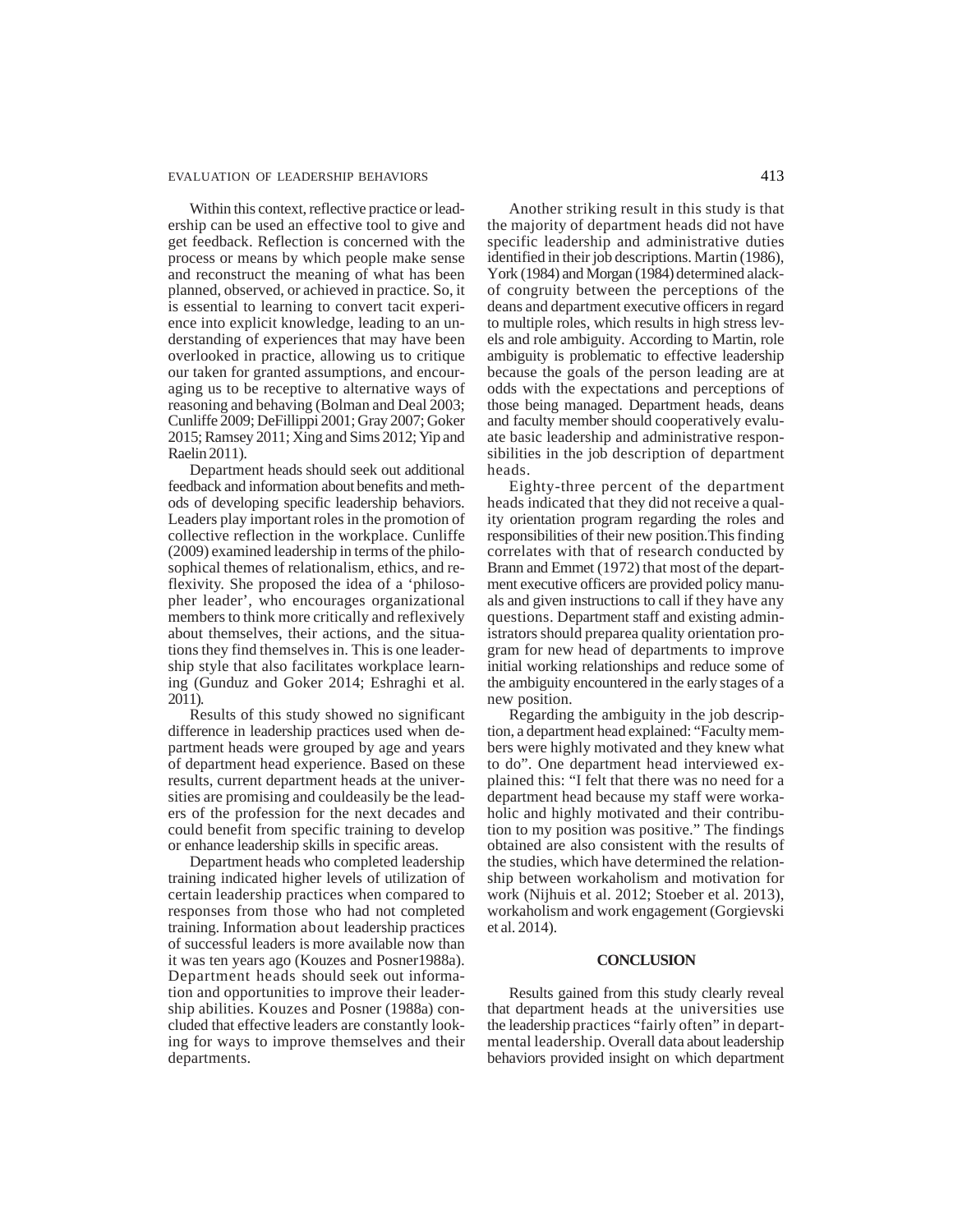heads can make use of what practices to improve their overall leadership effectiveness. For the leadership practice "Inspiring a shared vision", and the leadership behavior "enlists a common vision" received the lowest mean score of all leadership behaviors. This finding showed that department heads do not view themselves as practicing this leadership behavior very often. In other words, they should review individual leadership behaviors to identify behaviors to be improved.

As to the job responsibilities identified by the department heads, abroad range of duties beyond administration and leadership were included. Only five department heads indicated a sole administrative appointment whereas many of them had primary responsibility in teaching.It means that if department heads are dedicating most of their time to teaching and research, they may not have enough time to implement the necessary leadership practices needed to move their departments beyond maintenance. Thus, department heads must have a specific amount of their job time allocated to specific leadership responsibilities, which also means that they should also have low teaching loads and more time allocated to fulfill their leadership responsibilities such as inspiring vision and recognizing, supporting and motivating faculty.

It is also clearly seen that the results of this study are applicable to leadership training programs worldwide. On the whole, universities should analyze ways to improve the role of the department heads. All leadership training programs should ensure that university department heads have time in their schedules to discuss important issues and collaborate with the faculty members.

#### **RECOMMENDATIONS**

Based on the results and conclusions of this study, the following recommendations for additional reserach are submitted for consideration. Further studies should be carried out to identify peer and subordinate perceptions concerning leadership practices and behaviors used by department heads. On the other hand, specific and reflective leadership needs of department heads should be identified in order to prioritize further training and development. Moreover, research studies should be carried out to identify specific leadership and administrative responsibilities identified in current job descriptions, and recommendations should be made for areas of improvement especially in reflective practice. Because encouraging reflective practice plays a central role in facilitating leading for learning, unit missions and role modeling in combination can be used to promote reflective practice in the workplace. Continued research on power relationships using qualitative methods should be carried out to advance understanding of leadership of learning.

# **ACKNOWLEDGMENTS**

Fifty-one department heads and the universities volunteering to join the study are acknowledged with gratitude.

# **REFERENCES**

- Allen SJ, Hartman NS 2008. Leader development: An exploration of sources of learning. *Organization Development Journal,* 26(2): 75–87.
- Bolman LG, Deal T 2003. *Reframing Organizations: Artistry, Choice and Leadership.* San Francisco, CA: Josey-Bass Publishers.
- Brann J,Emmet TA 1972. *The Academic Department or Division Chairmen*: *A Complex Note.* Detroit: Balamp Publishing.
- Brown DJ 1990. *Decentralization and School Based Management*. London: Falmer Press.
- Ceperley P 1991. Site-based decision-making: Policymakers can support it or undermineit.*The Link,* 10(21): 7–9.
- Conley SC, Bacharach SB 1990. From school-site management to participatory school-site management. *Phi Delta Kappan,* 71: 539-544.
- Cunliffe A 2009. The philosopher leader: On relationalism, ethics and reflexivity – a critical perspective to teaching leadership. *Management Learning,* 40(1):  $87-101$ .
- Cunningham LL 1985. Leaders and leadership. *Phi Delta Kappan,* 70(8): 24-26.
- Day D 2000. Leadership development: A review in context. *The Leadership Quarterly,* 11(4): 581–613.
- DeFillippi RJ 2001.Introduction: Project-based learning, reflective practices and learning. *Management Learning,* 32(1): 5–10.
- Drath W 2001. *The Deep Blue Sea: Rethinking the Source of Leadership*. San Francisco, CA: Josey-Bass
- Edmondson AC, Bohmer RM, Pisano GP 2001. Disrupted routines: Team learning and new technology implementation in hospitals. *Administrative Science Quarterly,* 46(4): 685-716.
- Eshraghi H, Harati SH, Ebrahimi K, Nasiri M 2011.The relationship between organizational climate and leadership styles of the managers of physical education offices in Isfahan Province. *Australian Journal of Basic and Applied Sciences,* 5(12): 1985-1990.
- Glueck WF, Thorp CD 1974. The role of the academic administrator in research professors' satisfaction and